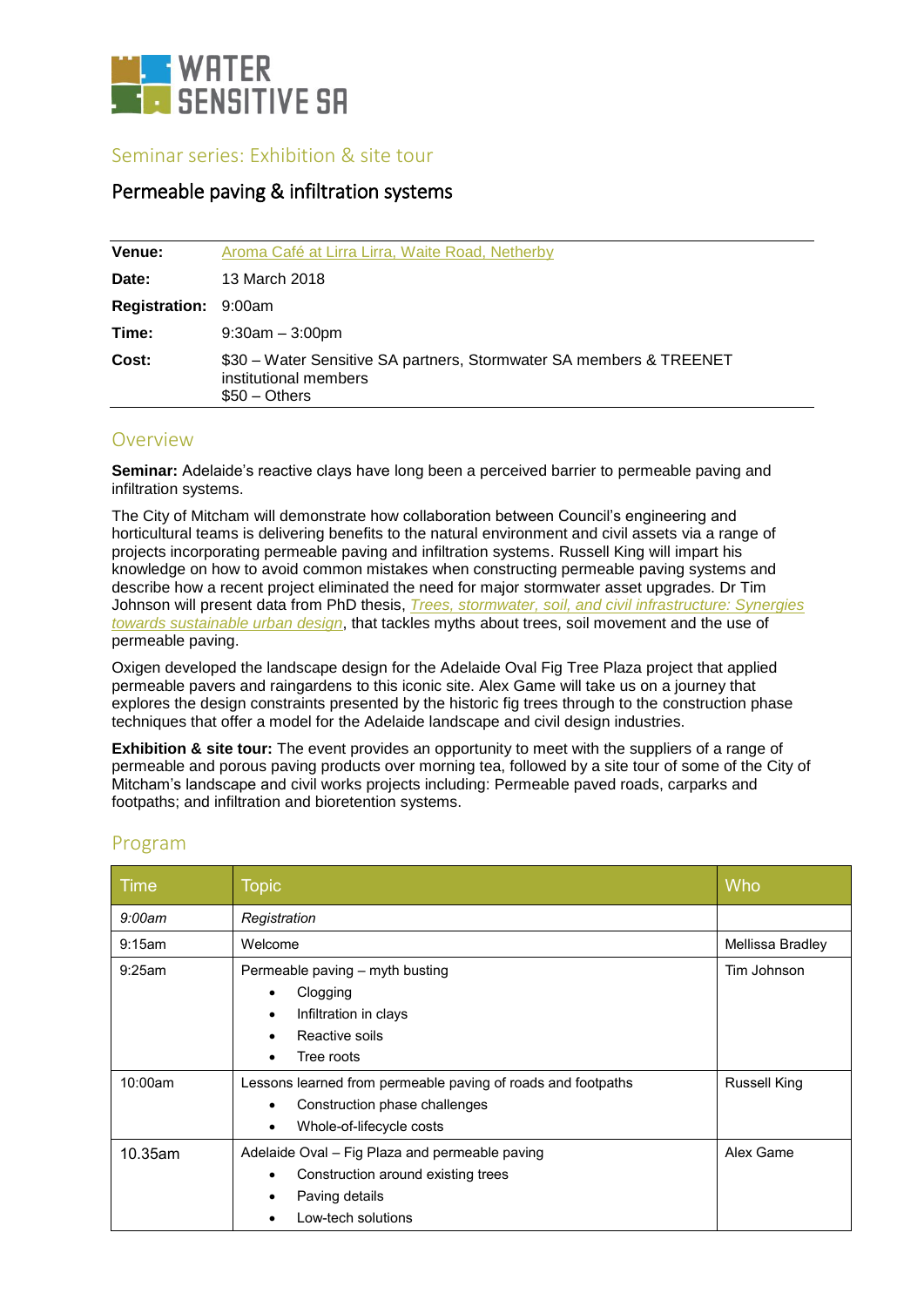

| 11:00-11:45am      | Morning tea, view exhibitors                                                                                                                                                                                                                                                                                                              |                               |
|--------------------|-------------------------------------------------------------------------------------------------------------------------------------------------------------------------------------------------------------------------------------------------------------------------------------------------------------------------------------------|-------------------------------|
| 12:00pm            | Site tour including:<br>Permeable pavements – Kegworth & Wheaton Roads, Melrose<br>$\bullet$<br>Park<br>Infiltration systems – Doncaster Avenue, Colonel Light Gardens<br>$\bullet$<br>Award winning biofiltration systems - Norman Reserve, St Marys<br>٠<br>Permeable paving systems under construction - Kingswood<br>(Lunch included) | Tim Johnson &<br>Russell King |
| 3:00 <sub>pm</sub> | Close                                                                                                                                                                                                                                                                                                                                     |                               |

## **Exhibitors**

A Plus Plastics – [GeoHex](http://aplusplastics.com.au/our-products/geohex/about-geohex) Adbri Masonry - [Ecotrihex](http://www.adbrimasonry.com.au/commercials/paving/permeable-paving) Best Bricks & Pavers – Bio [paver](https://www.bestgroup.com.au/products/traditional/permeable-pavers) Littlehampton Bricks - [Smartpave](http://littlehamptonbrick.com.au/permeable-paving-system-adelaide-australia/) [Modi Building Technology](http://modibuildingtechnology.com.au/)

# What to bring

- Hi-viz vest
- Wide-brimmed hat

For more information, contact Mellissa Bradley, Program Manager, Water Sensitive SA – [mellissa@watersensitivesa.com,](mailto:mellissa@watersensitivesa.com) 0431 828 980.

## Event sponsors

*Platinum*



*Gold*





oxigen

## Event partners